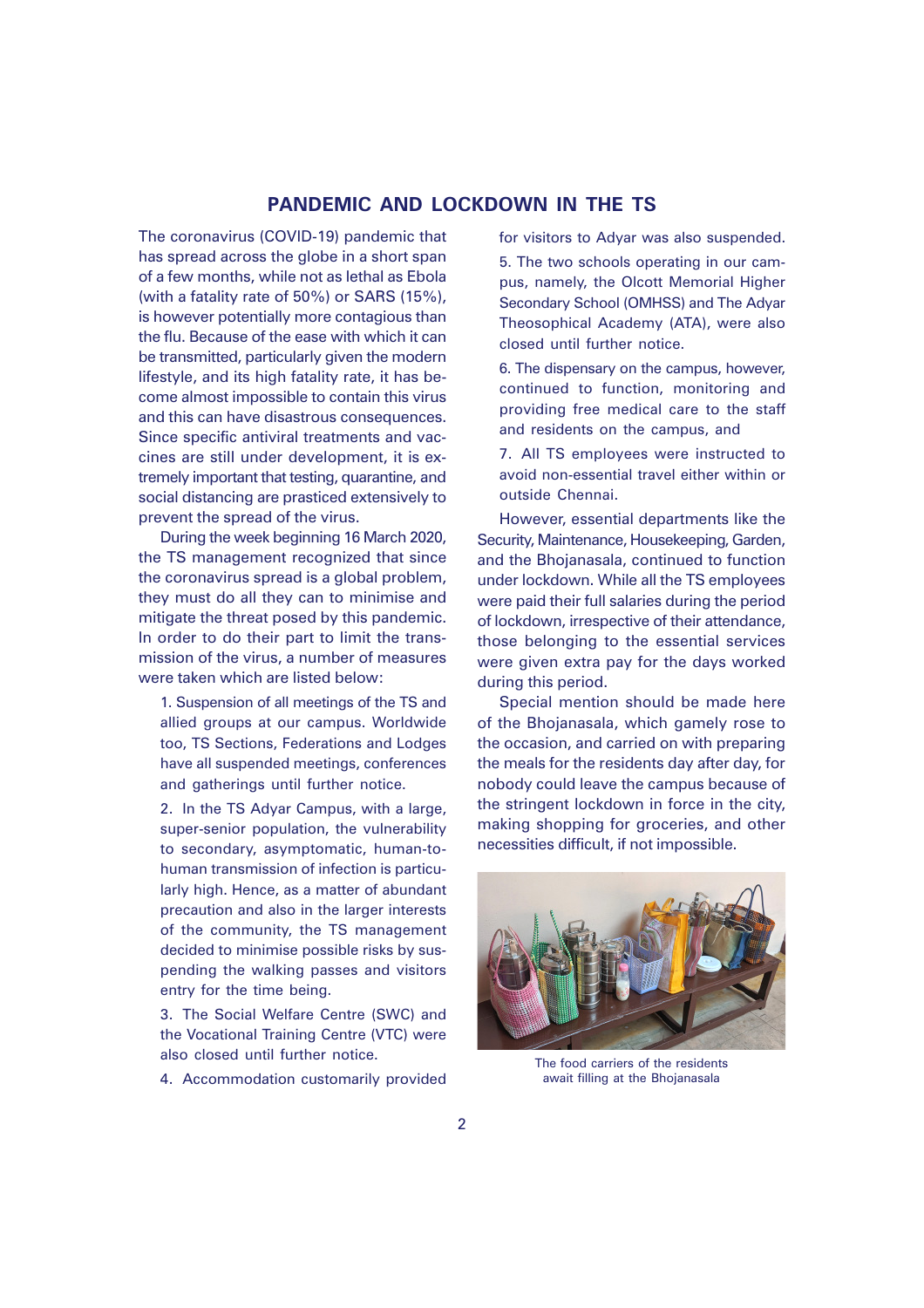Though greatly hampered by shortage of staff as many of them were not allowed by the police to leave their homes, Veena Ramachandran, Superintendent of the Leadbeater Chambers, and her stalwart team, were somehow able to manage the challenging situation. Thank you all for the love and care with which you ensured that all were fed and comfortable during this trying time.

The work on the Headquarters Hall garden also came to a standstill at this time. There were some anxious moments as the TS management wondered how to ensure that the plants and lawn grass did not dry up in the hot summer. A few residents volunteered to do the watering of the lawn and plants in the morning and evening, and with help from a dedicated gardener who was asked to stay on the campus, the situation was managed satisfactorily. The lawn continued to remain evergreen and the border plants also thrived despite the intense heat of the summer months in Chennai.



The Headquarters Hall lawn

The campus wore a deserted look with no walkers and visitors allowed inside. As very few Sanitation Department workers had reported for work, piles of goldenbrown leaves accumulated on the roads, rustling and dancing in the breeze, with gay abandon. These fallen leaves also had their own unique beauty and provided a visual treat to all beholders!



Heaps of dried-up leaves pile up on the roads of the TS estate



The deserted main gate of the campus



The bougainvillea creepers in the Besant Gardens side of the TS compound, spill over to the pavement outside the campus, along with their bounty of colourful blooms, providing a glorious splash of colour to the unusually deserted Besant Avenue road. Pretty summer blooms, empty roads!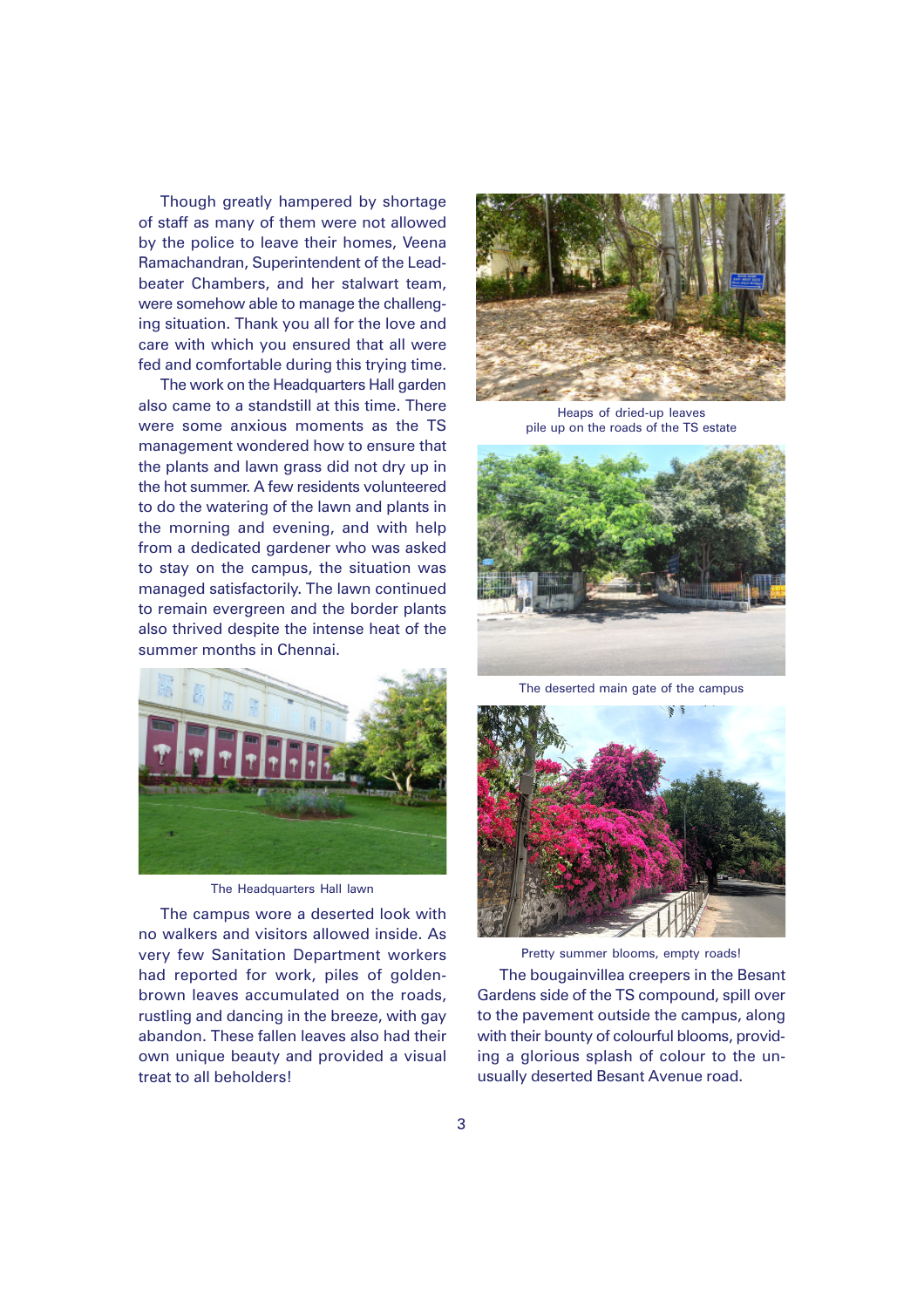#### **WHITE LOTUS DAY**

Every year on 8 May, which is the death anniversary of our Founder, Mme Helena Petrovna Blavatsky (HPB), there is a celebration by theosophists all over the world. In her will, HPB had suggested that her friends might gather together on the anniversary of her death (8 May 1891) and read from Sir Edwin Arnold's The Light of Asia and from The Bhagavad Gita. Colonel Olcott added readings from The Voice of the Silence to the list. And this custom has been diligently followed in theosophical lodges all over the world. White lotuses grew in unusual profusion one year after her passing. Hence, 8 May came to be known as White Lotus Day.

Perhaps for the first time since the passing of HPB, this practice of having a meeting in the campus on the White Lotus Day was not followed at Adyar due to the restrictions in place in the city — no physical gathering for any purpose was allowed. Instead, all the members meditated in their homes,

read passages from the three books and expressed their silent gratitude for the sacrifices made by HPB to bring the light of theosophy to the world.



The Statues of the Founders

#### **BESANT MEMORIAL ANIMAL DISPENSARY (BMAD) NEWS**

BMAD which has in its care, over a hundred dogs and a dozen or so cats, not to talk of large animals ranging from the iconic camel, Naachi, to rescued horses, sheep, goats, cows and calves, can *never* be shut down *completely***,** no matter that a strict lockdown is in force, or energy levels nosedive in the searing heat of Chennai's hot and scorching summer months, or even if there are torrential monsoon showers when the city's roads are inundated and reaching BMAD requires aquatic skills!

So, despite the lockdown, BMAD has been functioning, though its outpatient clinic was closed except for emergency cases. The resident animals needed medical treatment and had to be fed and cared for. But since most of the caregivers are resident in the

campus, it became much easier to do so. The others, including the BMAD Coordinator, Shravan Krishnan, continued to come in from outside the campus, after securing passes to travel from the Chennai Corporation.

#### **BMAD's Fundraising Initiative**

In pursuance of their dream to provide services on par with a private clinic for stray animals, BMAD partnered with a crowdfunding group, Ketto, to raise much needed funds for modernising the hospital and shelter, set up an in-house lab for testing blood samples etc., and to put up better structures for the animals which are resident at the shelter. The video which was shot on location was a runaway success and went viral on social media. Donations came pouring in and by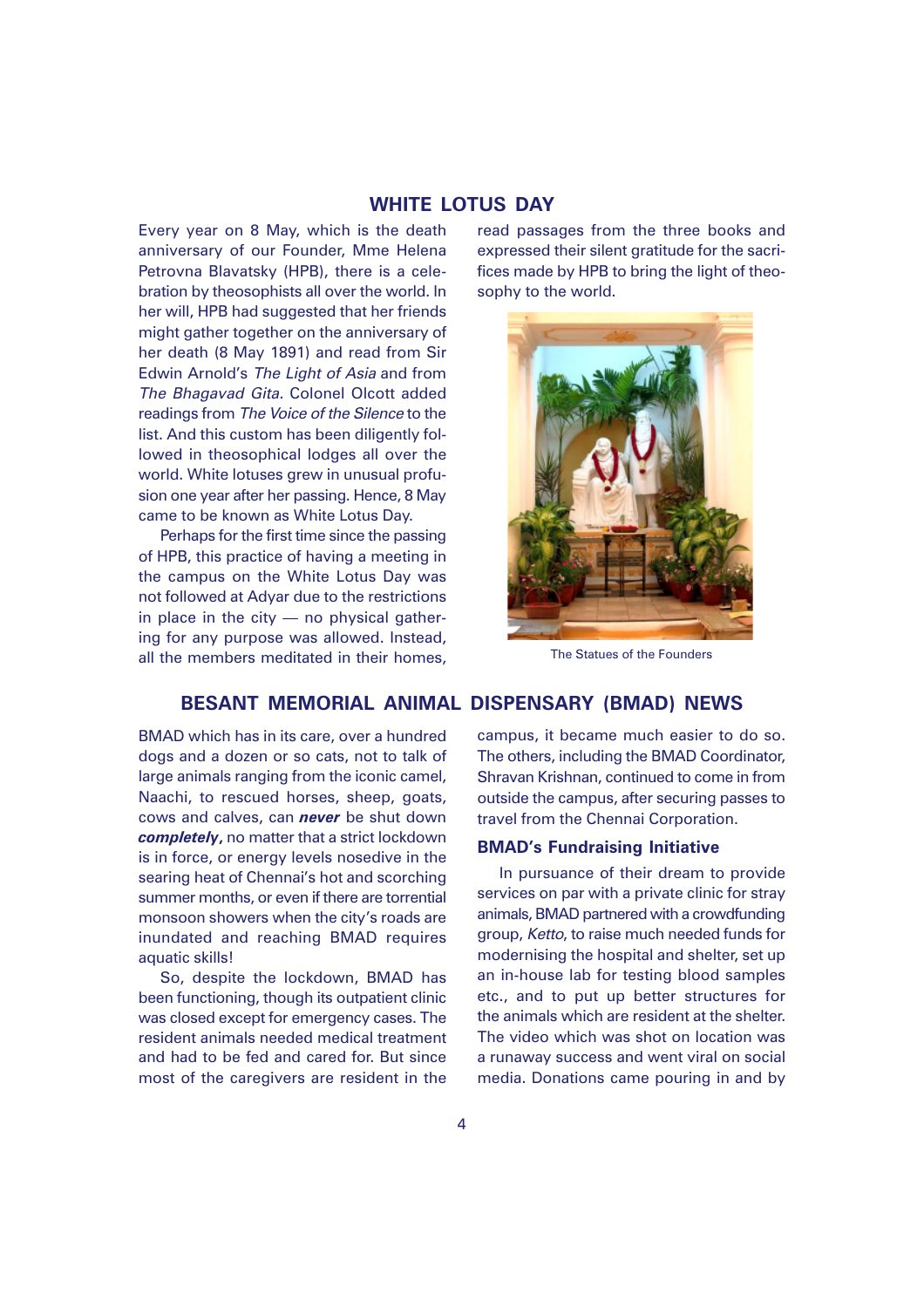May end they had collected around rupees one crore and seventeen lakhs in donations. The campaign which is still running, continues to attract donations from people all over the world who are contributing to this worthy cause.



BMAD's fundraising campaign

#### **Spanish volunteers at BMAD**

Just a month before the coronavirus outbreak, two volunteers from Spain, Debora and Carlos, landed up at BMAD. Though their original plan was to work for about a month, due to the entire country getting locked down and the cancellation of all flights, domestic and international, they ended up spending more time at BMAD than originally planned. But during their stay here at the TS campus, they did some amazing work at BMAD where they helped in looking after the cats and dogs with enormous love and compassion. They did not mind getting their hands dirty and took on all the work assigned

**NATURE NOTES (TS) DURING THE LOCKDOWN**

All over the city due to the lockdown and the consequent reduction in human footfall and traffic, there have been a number of reports on the sighting of more wildlife. The estate of the Theosophical Society, has a lot of wooded area and is a protected zone where due to the limited movement of people on the roads even during normal times, the negative impact on wildlife and vegetation is minimal. While the lockdown has therefore not made

to them cheerfully and enthusiastically. Finally, at the end of two months, they managed to return to Spain through the good offices of the Spanish embassy which arranged a special flight for stranded Spanish nationals to leave India. Thank you Debora and Carlos! We enjoyed having you here and hope to see you again very soon.



Working with the animals at the Shelter



Hasta mañana, Debora and Carlos!

a significant difference to the presence of wildlife — birds, mammals, insects, butterflies — on the estate, here are a few observations made which are recorded here:

 $\triangle$  On the riverside there is a big colony of large Ghost Crabs which are normally extremely shy and scuttle into their holes when they hear footfalls. As there are no walkers on this path now, they are very visible and considerably less wary.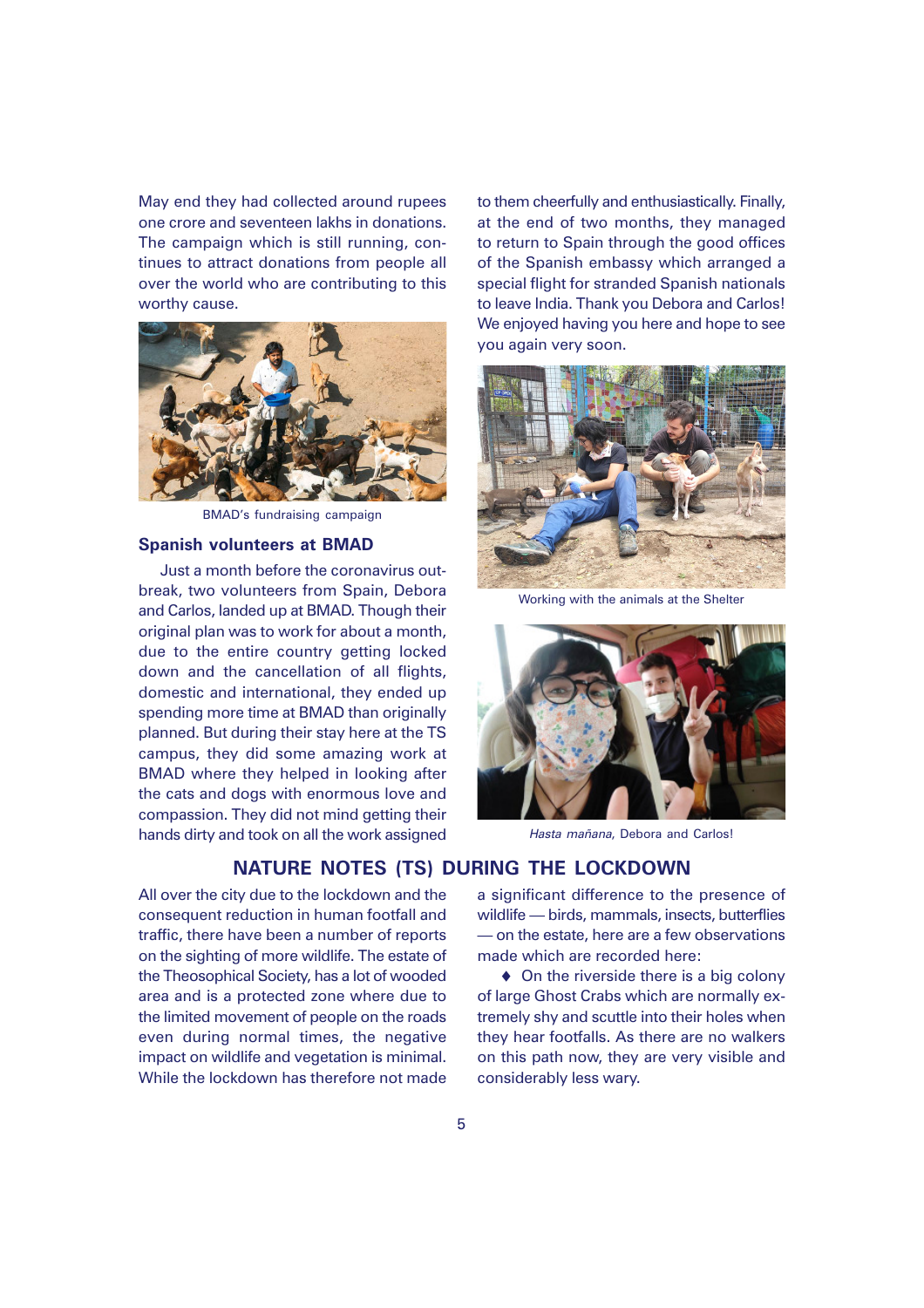♦ The woodland migrants like the Forest Wagtails, Indian Pitta, and a few Flycatchers are still to be spotted here. They should have left by now with the fierce heat of the summer in full blast, but yet they remain, perhaps waiting for some secret signal to leave. This may not have anything to do with the lockdown though!

♦ The large colony of fruit bats (Flying Foxes) are taking off in search of food much later these days. This could be due to the delay in the onset of dusk in the summer months.

♦ A pack of jackals have been spotted in the campus after a gap of nearly two years when the resident jackal population was wiped out by canine distemper transmitted by feral dogs. This is wonderful news as the jackal is the top predator in the TS ecosystem, and its prolonged absence would definitely have caused an ecological imbalance.

♦ Black-rumped Flamebacks, Magpie

Robins, Coppersmith Barbets, Hoopoes and Greater Coucals, have been seen in larger numbers than in earlier years and nesting activity is in full swing. Because of zero human disturbance maybe?





## **LEAVES FROM THE ARCHIVES**

Space permitting, it is proposed to have a small section in every issue, to cover some of the extremely interesting historical aspects relating to the TS estate under the heading, 'Leaves from the Archives'. A Dutch theosophist, A. J. Hamerster, who resided at Adyar and worked here during the early 1900s, wrote in The Theosophist and other journals under this title. And we are borrowing this title for the purpose of writing and acquainting our readers with snippets of the absolutely fascinating incidents that happened in the TS estate in the bygone era!

### **The Story of how Electricity and Water came to Adyar**

Electricity for lighting and power is taken for granted at Adyar now, but it was not always so. Until the birth of the Engineering Department (called then 'The Power House' and the name still lingers) in 1910, lighting at Adyar consisted only of candles, paraffin lamps and lanterns carried around by the residents. It is hard now to imagine that HPB and the Colonel did their writing and proofreading by candle or lamp light when working into the small hours of the morning. (HPB

left her four silver candlesticks to special friends in her will of 1885).

When Dr Annie Besant came to Adyar she immediately interested herself in the idea of electricity and by 1910 the first generating plant was installed by Siemens Engineering and Manufacturing Co., of Madras, with the assistance of Mr R. Balfour Clarke, who was residing at Adyar. This was a suction gas engine with its anthracite gas-producing plant directly coupled to a D.C. dynamo, which supplied electrical power for pumps and for charging batteries for lighting purposes.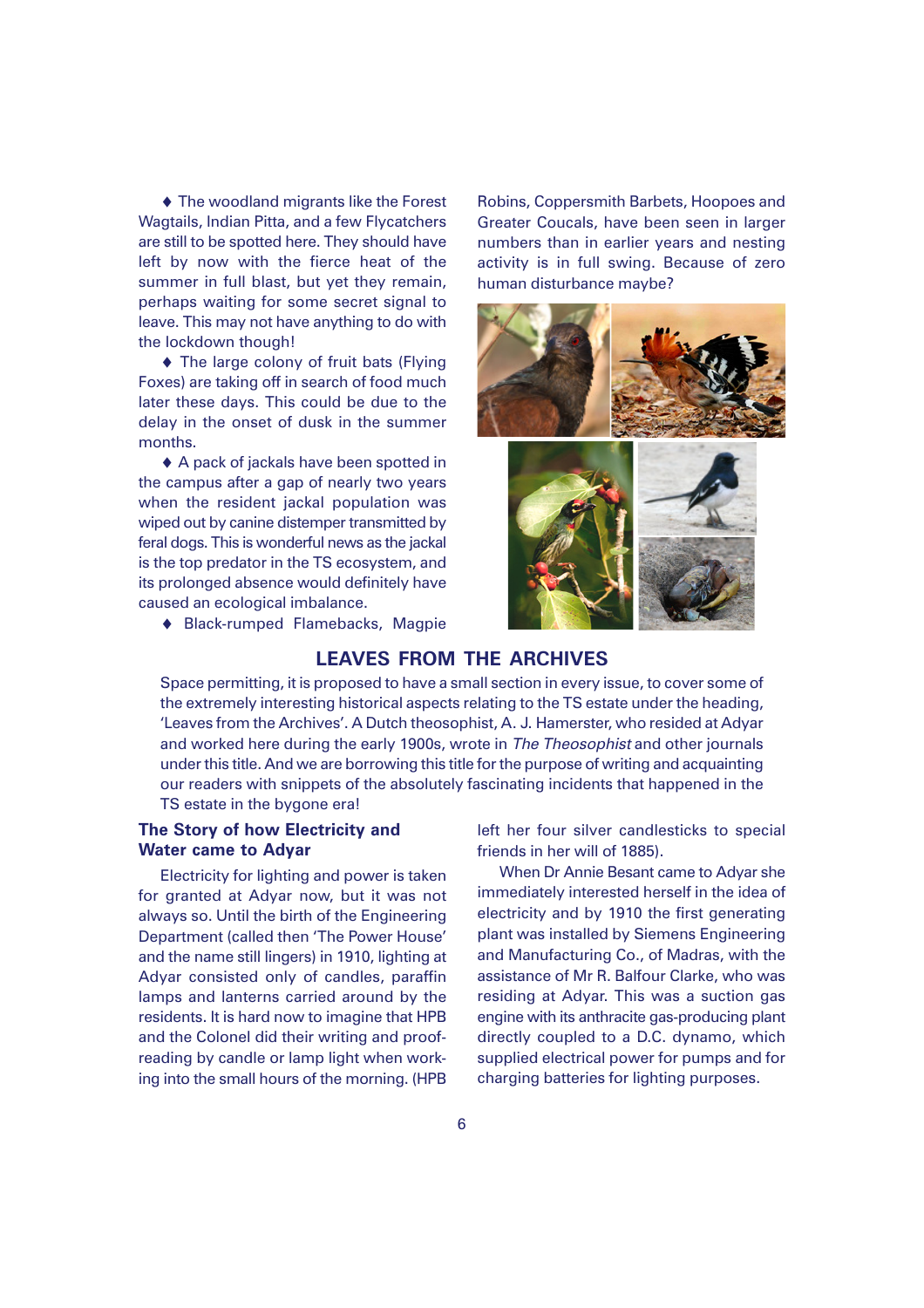A further advance was made when the Madras City electric supply came near enough to give bulk A.C. supply to the Adyar estate. The expansion then reached the point where a larger transformer was installed to deal with a new 11,000 volt supply which the Madras Electric system had run to our substation, replacing the old 5,000 volt supply line. The result of this was greatly appreciated especially at Convention time when the load was always considerably more. At other times too power was now available to meet the more general demand for electric fans, sewing machines, refrigerators and such domestic appliances, and also for the greater power needs of the Press and Engineering Departments.

Then came the erection of a large watertank on a steel tower to provide piped water by gravity flow for domestic and other purposes in the place of water previously drawn from wells and distributed by watermen.

(To put things in perspective, electricity generation in Tamil Nadu, until about 1908, was confined to a few tiny plants in Tea Estates which were run on hydroelectricity. So Annie Besant's pioneering initiative in bringing it to the Adyar estate in 1910 displayed yet once again her extraordinary foresight and acumen in keeping abreast of technological and other advances).



The old Power House

Editor's note: The source for all the information appearing under this title (in this and future issues) is the Adyar Archives. We are grateful to the President, Mr Tim Boyd, for permitting access to the precious archival material and allowing us to share the glory of Adyar and its leaders with everyone. Thanks also to the Head of Archives, Ms Jaishree Kannan, for providing all the material so willingly and enthusiastically.

# **LIST OF DONATIONS: Rs 10,000 AND ABOVE DONATIONS TO THE THEOSOPHICAL SOCIETY (TS)**

1 January to 31 May 2020

|                                            | Rs.    |
|--------------------------------------------|--------|
| <b>GENERAL DONATIONS</b>                   |        |
| Ms Nikitina Anna, Russia                   | 26072  |
| Mr Felino L. Ampil, Phillippines           | 13934  |
| <b>ADYAR DAY CONTRIBUTIONS</b>             |        |
| Karnataka Theosophical Federation, India   | 28060  |
| TS in Argentina                            | 12536  |
| <b>ADYAR NATURE AND ENVIRONMENT CENTRE</b> |        |
| Mr S. V. Sankaran, India                   | 12500  |
| <b>BESANT MEMORIAL ANIMAL DISPENSARY</b>   |        |
| Ms Neelima Bajaj Swamy, India              | 51000  |
| Ms Sheela Prabhakar Ram, India             | 22500  |
| Ms Chandrika Arvind, India                 | 10000  |
| Dr Geetha Jaikumar, India                  | 200000 |

| Rs. |                                                           | Rs.      |  |  |  |
|-----|-----------------------------------------------------------|----------|--|--|--|
| 072 | Mr Sridhar Subramanian<br>and Mrs Gayathri Sridhar, India | 50000    |  |  |  |
| 934 | Ms G. Subbalakshmi, USA                                   | 14209    |  |  |  |
|     | Ketto Crowdfunding, India/Foreign                         | 10728748 |  |  |  |
|     | Mr Anirudha Srikkanth. India                              | 50000    |  |  |  |
| 060 | Mrs Malathi Ramachandran. India                           | 10000    |  |  |  |
| 536 | <b>HEADQUARTERS HALL GARDEN PROJECT</b>                   |          |  |  |  |
| Ĩ,  | Dr N.Gautam, India                                        | 1500000  |  |  |  |
| 500 | <b>LBC RENOVATION</b>                                     |          |  |  |  |
|     | Dr N. Gautam, India                                       | 350000   |  |  |  |
| 000 | Mrs Freny Firoze Paghdiwala and                           |          |  |  |  |
| 500 | Mr Rustom Ruttonshaw Dalal, India                         | 350000   |  |  |  |
| 000 | Ms Tran-Thi-Kim-Dieu, France                              | 76325    |  |  |  |
| 200 | TS in Australia                                           | 38375628 |  |  |  |